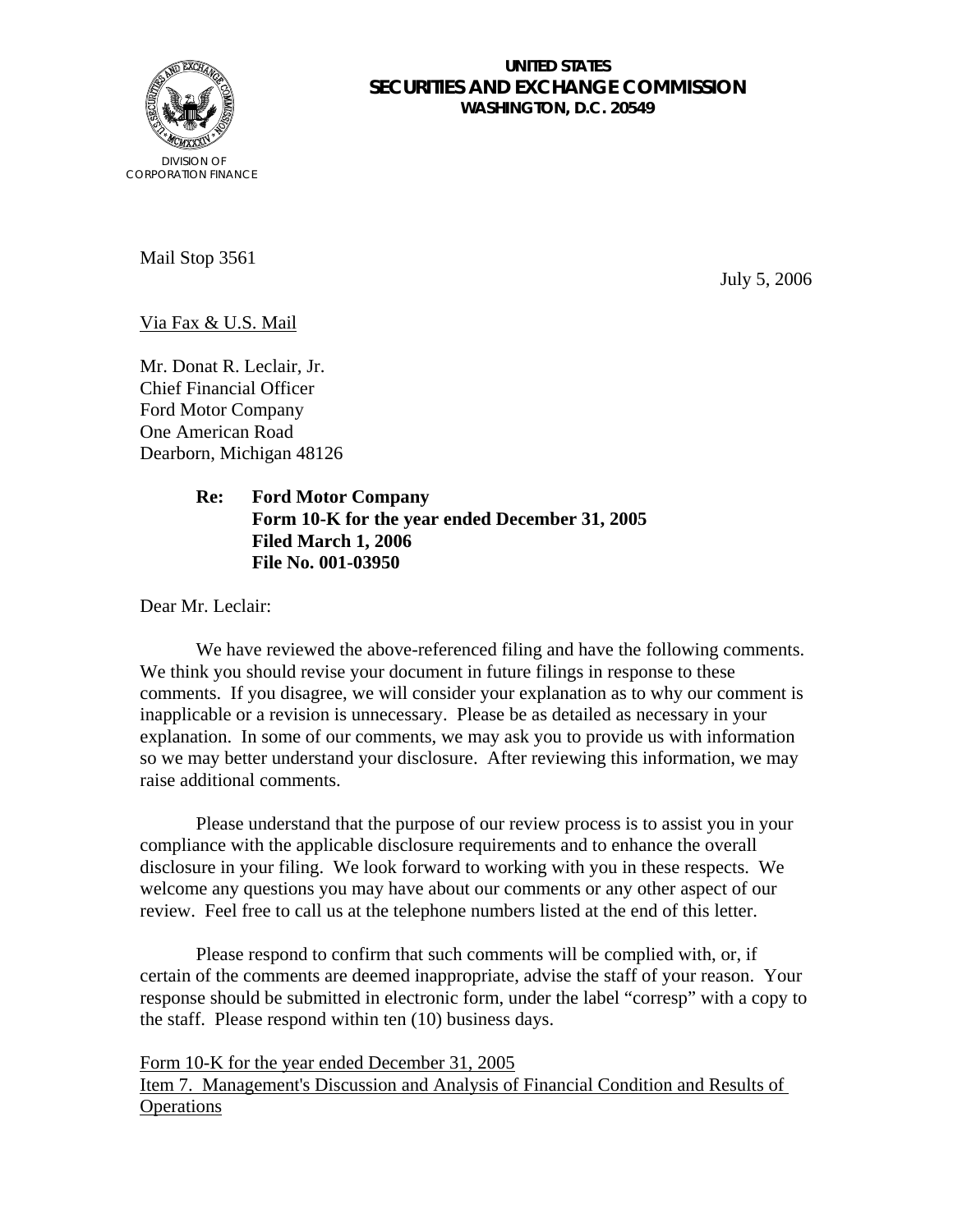Mr. Donat R. Leclair, Jr. Ford Motor Company July 5, 2006 Page 2

### Liquidity and Capital Resources – Automotive Sector

#### Pension Plan Contributions, page 45

1. With respect to your future pension plan contributions, please add a discussion of the expected source(s) of funding of these contributions within the Liquidity and Capital Resources section of your MD&A, rather than only including a cross reference to Note 23 of your financial statements.

# Aggregate Contractual Contributions, page 57

2. In the paragraph below the table, please ensure that you include a discussion of (or an appropriate cross reference to) descriptions of other obligations, such as your expected future pension plan contributions.

### Notes to the Financial Statements

Note 4 – Discontinued Operations

Financial Services Sector

Held-for-sale Operations, page FS-15

3. Please expand your disclosure to discuss the reason(s) why you have not accounted for Hertz as a discontinued operation. See SFAS 144 for guidance.

## General

4. It appears from your website and published news reports that you have operations in Sudan and Syria, and your subsidiary Mazda has operations in Iran and Syria. Your annual report does not include any information about these operations. Iran, Sudan, and Syria are identified as state sponsors of terrorism by the State Department, and are subject to economic sanctions and/or controls administered by the U.S. Treasury Department's Office of Foreign Assets Control and the U.S. Commerce Department's Bureau of Industry and Security. Please describe for us your past, current, and anticipated operations in or contacts with each of these countries, whether through subsidiaries, affiliates, joint ventures, or other direct or indirect arrangements. Include in your response a description of the products and services you sell, and the nature and extent of your business operations in each country. Advise us also whether any of the distributorships through which your products are sold into these countries are owned or controlled by the governments of these countries, or whether the governments of these countries otherwise have a financial interest in the sale of your products to customers in these countries.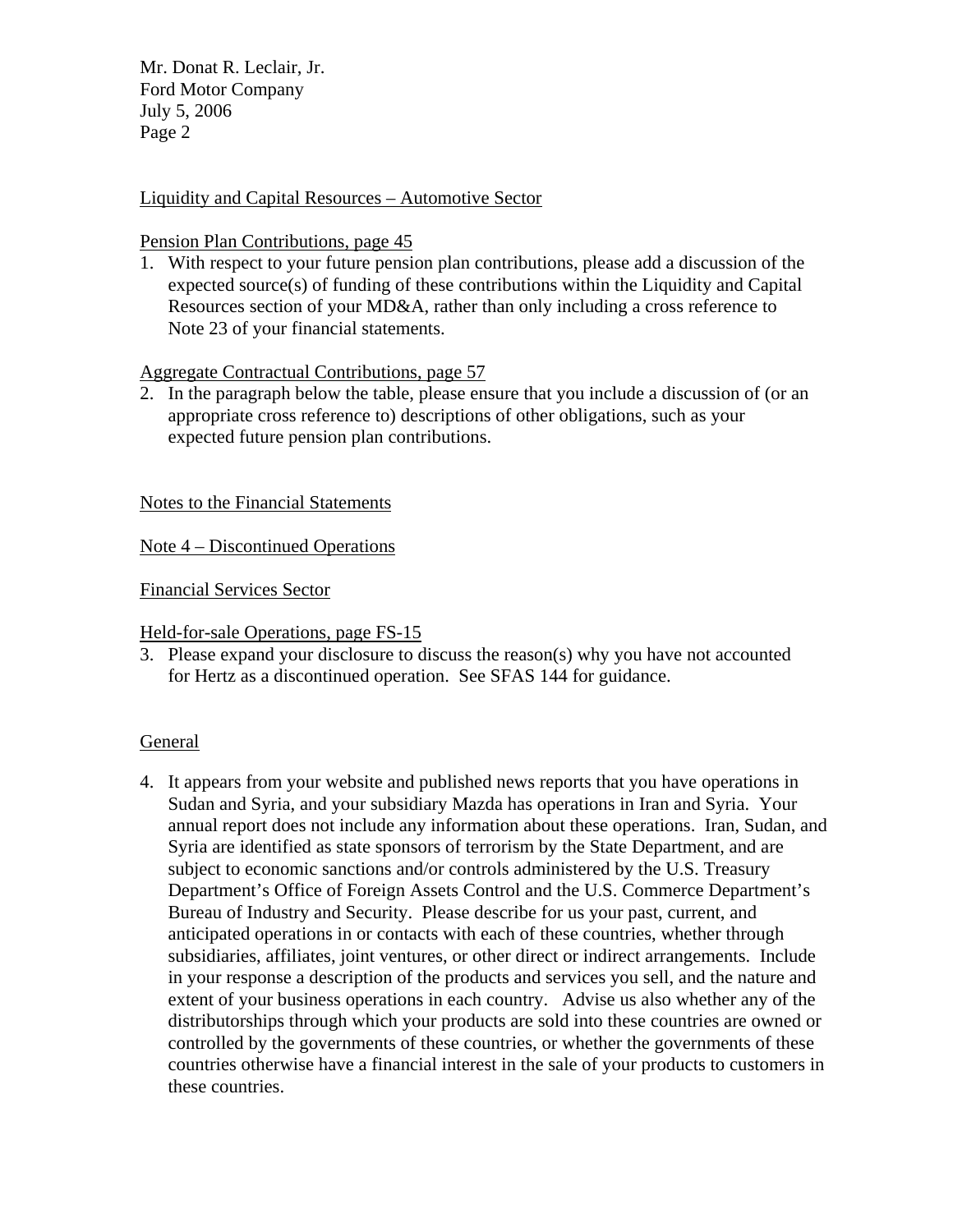Mr. Donat R. Leclair, Jr. Ford Motor Company July 5, 2006 Page 3

5. Please discuss the materiality of your contacts with Iran, Sudan, and Syria in light of these countries' status as state sponsors of terrorism. Discuss also whether your contacts, per individual country or in the aggregate, constitute a material investment risk for your security holders. You should address materiality in quantitative terms, including the dollar amounts of associated revenues, assets, and liabilities. Please also address materiality in terms of qualitative factors that a reasonable investor would deem important in making an investment decision, including the potential impact of corporate activities upon a corporation's reputation and share value. We note, for example, that Arizona and Louisiana have adopted legislation requiring their state retirement systems to prepare reports regarding state pension fund assets invested in, and/or permitting divestment of state pension fund assets from, companies that conduct business with countries identified as state sponsors of terrorism. The Pennsylvania legislature has adopted a resolution directing its Legislative Budget and Finance Committee to report annually to the General Assembly regarding state funds invested in companies that have ties to terroristsponsoring countries. The Missouri Investment Trust has established an equity fund for the investment of certain state-held monies that screens out stocks of companies that do business with U.S.-designated state sponsors of terrorism. Illinois, Maine, New Jersey, and Oregon have adopted, and other states are considering, legislation prohibiting the investment of certain state assets in, and/or requiring the divestment of certain state assets from, companies that conduct business with Sudan. Finally, Brown University, Harvard University, Stanford University, Yale University, the University of California system, and other educational institutions have adopted policies prohibiting investment in, and/or requiring divestment from, companies that conduct business with Sudan. Your materiality analysis should address the potential impact of the investor sentiment evidenced by these actions directed toward companies operating in Iran, Sudan, and Syria.

 We urge all persons who are responsible for the accuracy and adequacy of the disclosure in the filing to be certain that the filing includes all information required under the Securities Exchange Act of 1934 and that they have provided all information investors require for an informed investment decision. Since the company and its management are in possession of all facts relating to a company's disclosure, they are responsible for the accuracy and adequacy of the disclosures they have made.

\*\*\*\*\*\*\*\*

 In connection with responding to our comments, please provide, in writing, a statement from the company acknowledging that:

- the company is responsible for the adequacy and accuracy of the disclosure in the filing;
- staff comments or changes to disclosure in response to staff comments do not